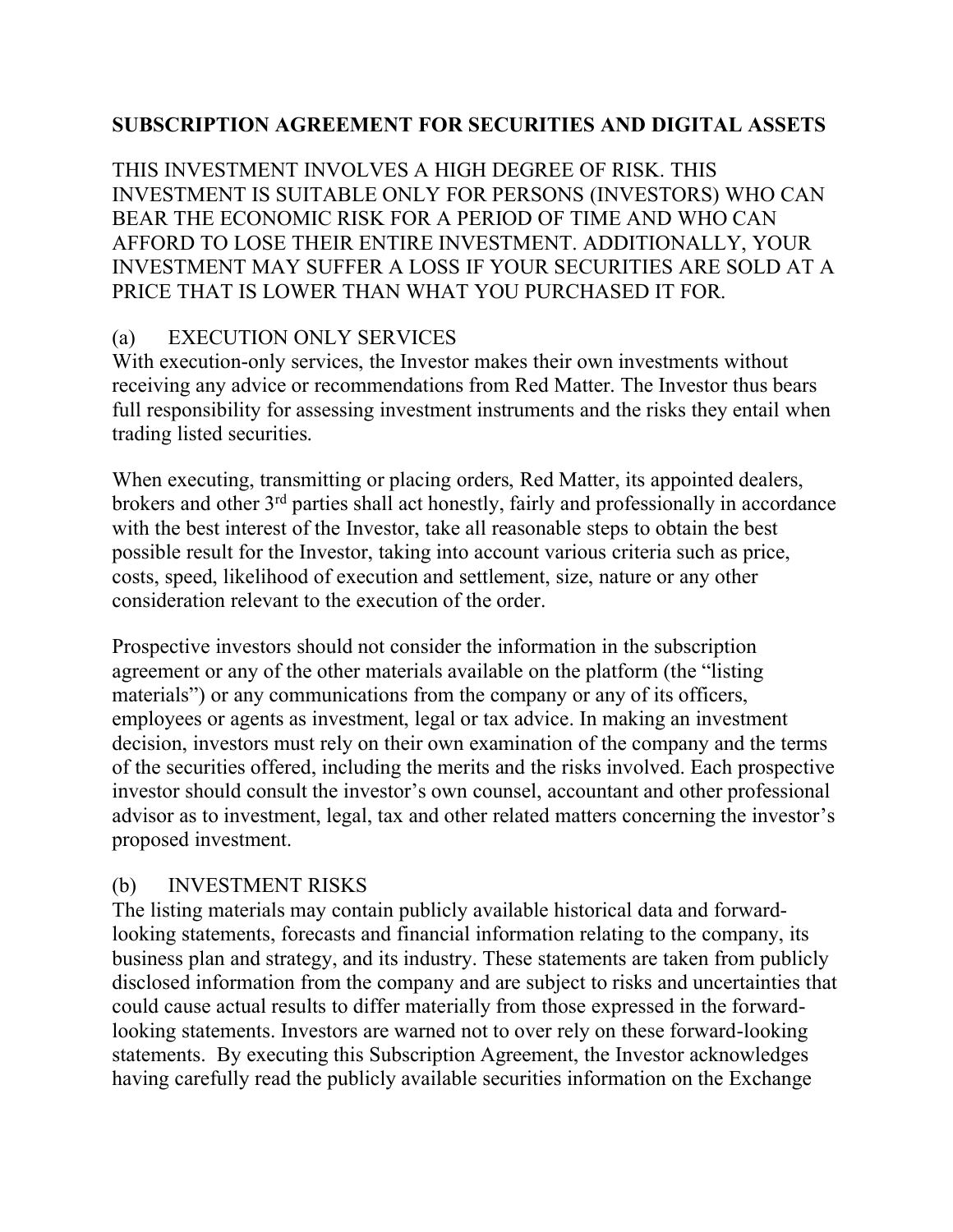where the Issuer's securities are listed and any other available information required by the Subscriber to make its own investment decision.

The subscriber agrees to indemnify Red Matter LLC against all losses that they may suffer or incur resulting from reliance on the representations, warranties, certifications and covenants of the Issuer or the breach of any of them by the Issuer.

The subscriber acknowledges that neither Red Matter LLC or their respective officers, directors, employees, agents or representatives is responsible for any misrepresentation made by the Issuer, including for any error, omission or misstatement in any of the materials included in the platform operated by Red Matter LLC.

# (c) SAFE CUSTODY

Safe Custody shall apply to the securities and assets entrusted by the investor to and accepted into the custody of Red Matter or its appointed party (hereinafter referred to as "safe custody assets"). In particular, Red Matter shall accept: a) book-entry securities; b) non-book-entry securities, specifically 1. securities for safekeeping in an open custody account; 2. market investments not evidenced in the form of securities, for entry and administration in an open custody account.

To evidence and track the securities under custodianship, Red Matter shall issue digital security tokens (herein referred to as 'Digital Assets') which is a digital version of the assets purchased and under custodianship. The digital security tokens will be registered on the Ethereum Blockchain and on the account of the Subscriber.

# (d) DIGITAL ASSETS RISKS

The value of Digital Assets may change significantly (even on an intraday basis) and movements on the price of the Digital Assets may be unpredictable, especially when traded on non-regulated exchanges (see 'Digital Exchanges' below)

While the volatility of the value of Digital Assets is (perceived as) high, changes and advances in technology, fraud, theft and cyber-attacks and regulatory changes, among others, may increase volatility further – elevating the potential of investment gains and losses. In addition, Digital Assets lack the historical track record of other financial instruments, currencies or commodities such as gold that could guide if current levels of volatility are typical or atypical.

Investments in Digital Assets and in cryptocurrencies are deemed **highly speculative**  investments. Digital Assets and cryptocurrencies are subject to **high volatility**, i.e. the price of Digital Assets or of cryptocurrencies may rapidly go down as well as up, on any given day. The movements of the Digital Assets and of cryptocurrencies are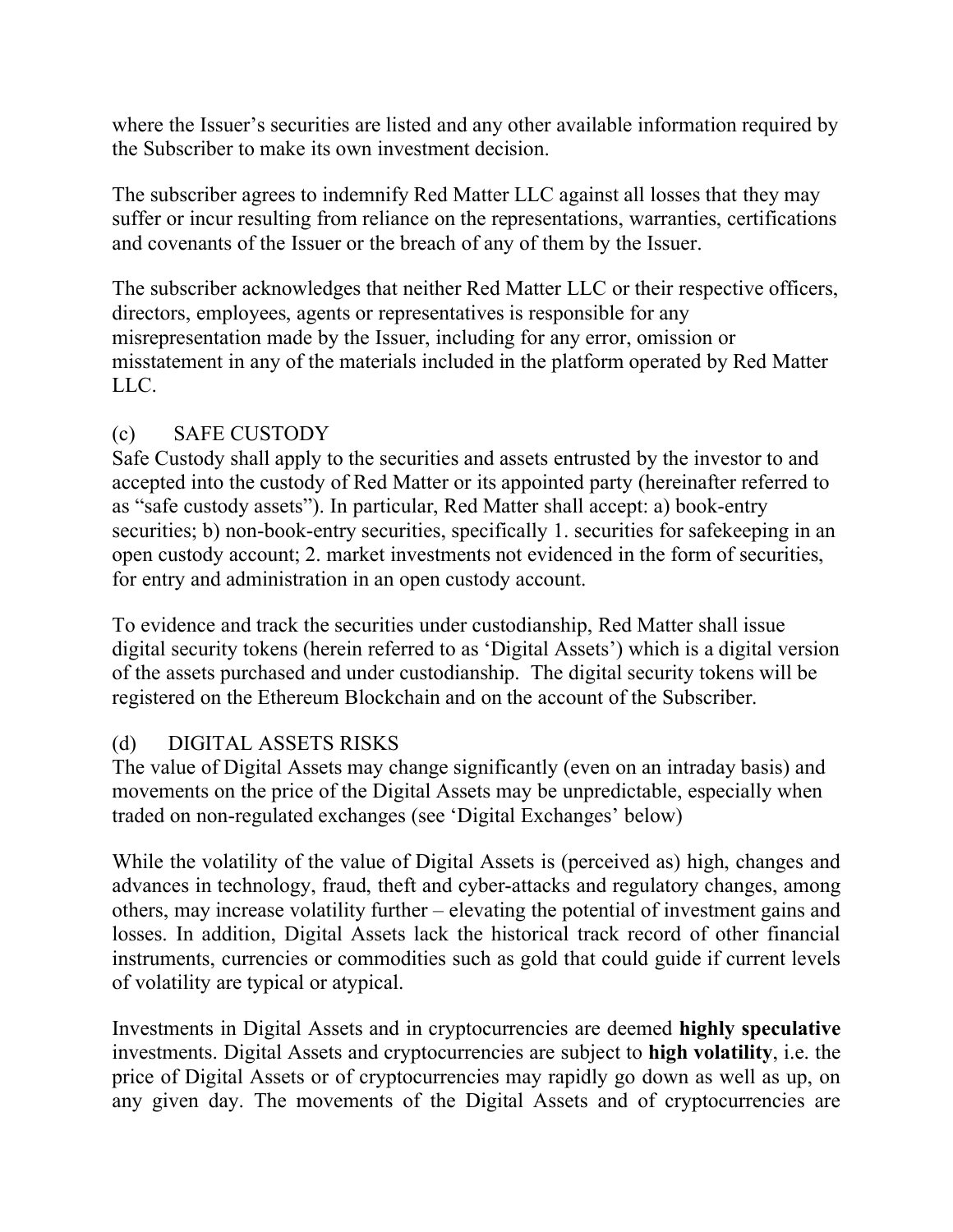unforeseeable. The Investor acknowledges that Digital Assets and cryptocurrencies are not supervised by authorities or institutions such as central banks and that, therefore, there is no authority or institution which may intervene to stabilize the value of Digital Assets or cryptocurrencies and/or prevent or mitigate irrational price developments.

## **The risk of substantial or total loss in purchasing or selling Digital Assets exists. The Investor acknowledges and agrees that he shall access and use the Service at his own risk.**

## (e) DIGITAL EXCHANGES

Digital security tokens may be listed as derivatives (herein referred to as a 'Synthetic Tokens) and traded on non-regulated exchanges, including a Decentralized Exchange, a peer-to-peer exchange for trading digital assets and crypto currencies.

Investors deciding to list and trade their security tokens as Synthetic Tokens on nonregulated, Decentralized Exchanges may not be subject to a number of important rules designed to protect investors. In particular, Digital Assets and Synthetic Tokens may not be subject to insider trading and market manipulation regulations. Accordingly, the market for the Digital Assets (to the extent one such market develops for the Digital Assets) may be more prone to fraud or insider trading.

To the extent permitted by law, Red Matter LLC and their respective affiliates, associates, directors, officers and employees shall not be liable to any person for any loss, claim, cost, expense, damage or liability (collectively, the "losses") resulting from the acts or omissions, negligence or misconduct committed on Decentralized Exchanges and any other exchanges where digital securities and synthetic tokens may be traded.

### (f) TECHNOLOGY RISKS

Digital Assets are instruments that rely on Blockchain Distributed Ledger technology to be recorded and transferred. The acquisition of Digital Assets, as well as their transfer on a Distributed Ledger may be subject to fees payable in cryptocurrencies. Digital Assets are therefore usually in a relationship of interdependence with cryptocurrencies.

The Distributed Ledger technology, on which the functioning of the Digital Assets and cryptocurrencies is based, is still at an early stage and best practices are still to be determined and implemented. The Distributed Ledger technology is likely to undergo significant changes in the future. Technological advances in cryptography, code breaking or quantum computing etc. may pose a risk to the security of Digital Assets and cryptocurrencies. In addition, alternative technologies to certain cryptocurrencies could be established, making the relevant cryptocurrency less relevant or obsolete. If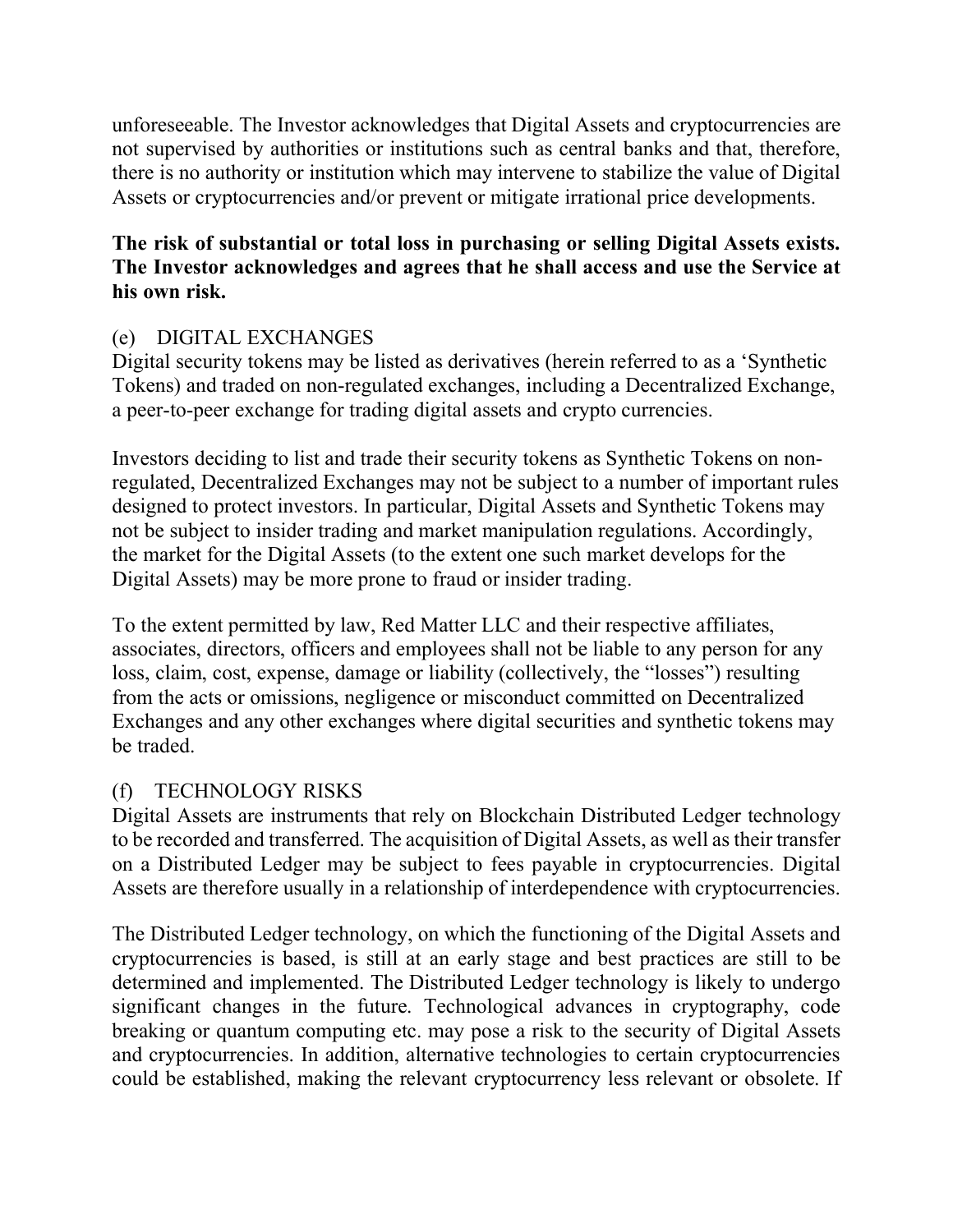the Digital Assets are traded on a Distributed Ledger that becomes less relevant or obsolete, this could negatively affect the price and the liquidity of the Digital Assets.

The functioning of the Digital Assets and of cryptocurrencies relies on open-source software. Developers of such open-source software are not employed or controlled by the Bank or the Sub-custodians. Developers may introduce weaknesses and programming errors into the open-source software or may stop developing the opensource software (potentially at a critical stage where a security update is required), keeping Digital Assets or cryptocurrencies exposed to weaknesses, programming errors and threats of fraud, theft and cyber-attacks.

Distributed Ledger networks have experienced a surge in the number of transactions over the last few years. An increasing number of transactions coupled with the inability to implement changes to Distributed Ledger technology may result in a slower processing time of Transactions (potentially days to verify a Digital Asset transaction) and/or a substantial increase in the transaction fees paid to so called "miners" of cryptocurrencies for facilitating the processing of Digital Asset transactions. This may limit Red Matter's ability to process Transactions and lead to an increase of the fees.

Red Matter does not guarantee that Red Matter's Blockchain Smart Contracts, or even the Distributed Ledger network on which they operate, are bug- free and will function according to the Investor's expectations. Furthermore, Red Matter retains the possibility to amend the code of the Smart Contract at any time.

### (g) BUY ORDERS AND PAYMENTS

Online trading is not suitable for all investors: system access and trade placement and execution may be delayed or fail due to market volatility and volume, quote delays, system and software errors, internet traffic, outages and other factors. Should an order not be filled, the Subscriber may attempt to re-book a non-filled order. Re-booked orders are subject to market conditions and prices at the time of a new submitted order.

Payments made in a Different Currency: payments made by the Subscriber in a fiat or crypto currency other than the security's default trading currency shall be converted by Red Matter's appointed payment processor (bank, broker, card processing provider or crypto exchange in case of crypto currencies) into the default trading currency. The Subscriber shall receive the amount of securities equivalent to the converted amount received from the payment processor after the currency conversion operation. Should the converted amount be less than the required amount of the trade order placed, the Subscriber is required to re-book the order with an additional amount of funds to fulfill the original order submitted. Re-booked orders are subject to market conditions and prices at the time of a new submitted order.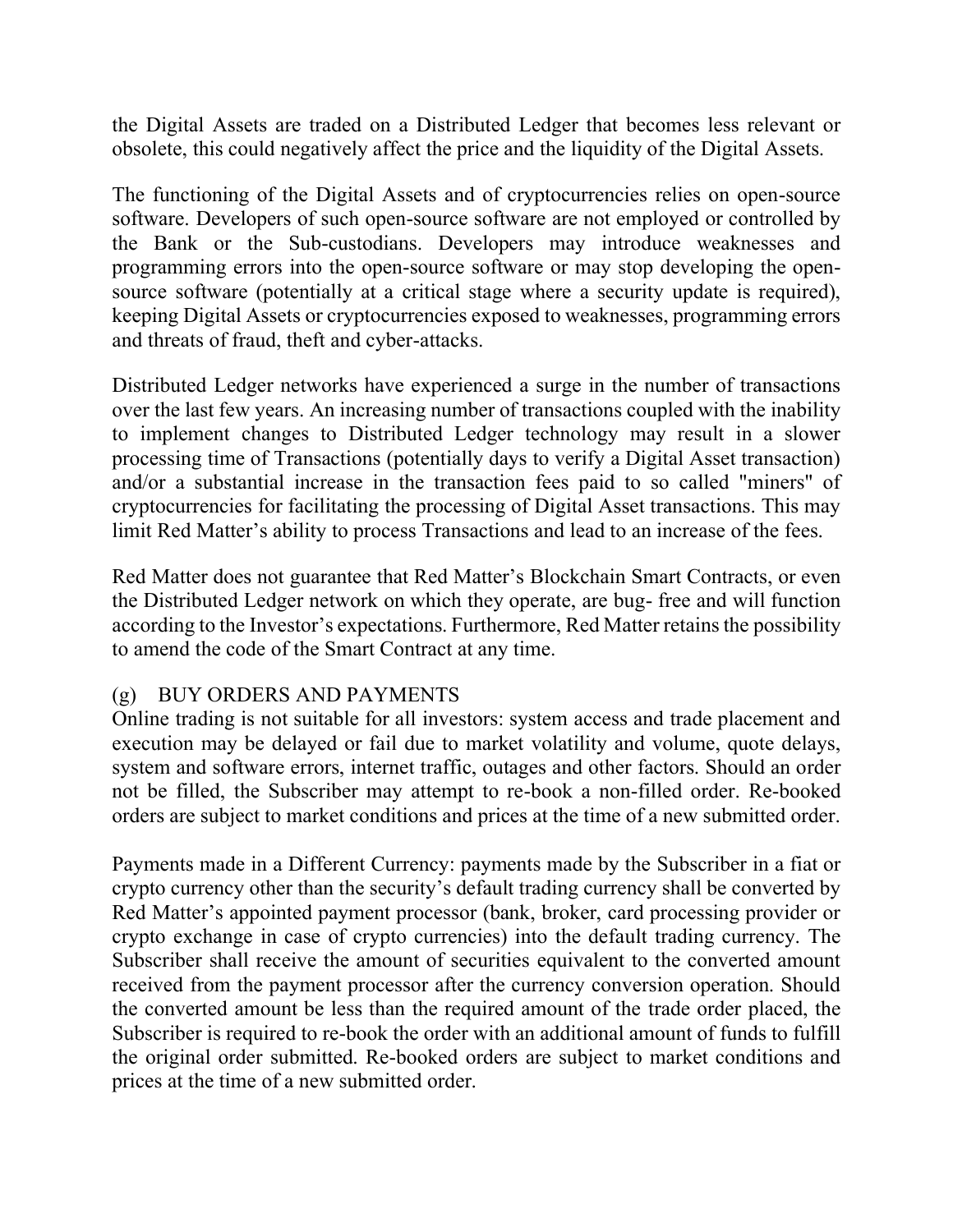Trading Fees: the Subscriber agrees to pay Trading Fees as described on the Fees Section of this page<https://redmatter.capital/LearnMore#Fees> and summarized here

- .30% transfer and conversion cost from LTC to USD
- \$ 1 per share

### (h) SELL ORDERS

Subscribers selling securities denominated in fiat shall receive a credit to their account in crypto after conversion by Red Matter's appointed payment processor.

### (i) CURRENCY RISK

Subscribers acknowledge that there is a currency conversion risk when buying and selling a fiat denominated security with crypto, due to the fluctuation rate between crypto and fiat. The Subscriber understands that the amount of crypto received after the sale of a security may be less than the amount originally paid for at the time of the purchase of the security, even if the fiat price of the security has increased or not changed.

(j) INVESTOR DOMICILE: the Subscriber hereby represents that it has satisfied itself as to the full observance of the laws of its jurisdiction in connection with any invitation to subscribe for the Securities or any use of this Subscription Agreement, including (i) the legal requirements within its jurisdiction for the purchase of the Securities, (ii) any foreign exchange restrictions applicable to such purchase, (iii) any governmental or other consents that may need to be obtained, and (iv) the income tax and other tax consequences, if any, that may be relevant to the purchase, holding, redemption, sale, or transfer of the Securities. Subscriber's subscription and payment for and continued beneficial ownership of the Securities will not violate any applicable securities or other laws of the Subscriber's jurisdiction.

Investors from domiciles excluded and not allowed to trade securities include:

- The United States
- Canada
- OFAC countries [as per this list](https://www.wm.edu/offices/techtransfer/ExportControls/Regulations/OFAC/index.php#:~:text=Currently%2C%20sanctioned%20countries%20include%20the,Sudan%2C%20Syria%2C%20and%20Zimbabwe.) of sanctioned countries

You hereby declare that are not a citizen or permanently residing in any of the excluded domiciles.

(k) VALUATION: the Subscriber acknowledges that the price of the Securities was set by the market for a publicly listed company whose securities are traded and subject